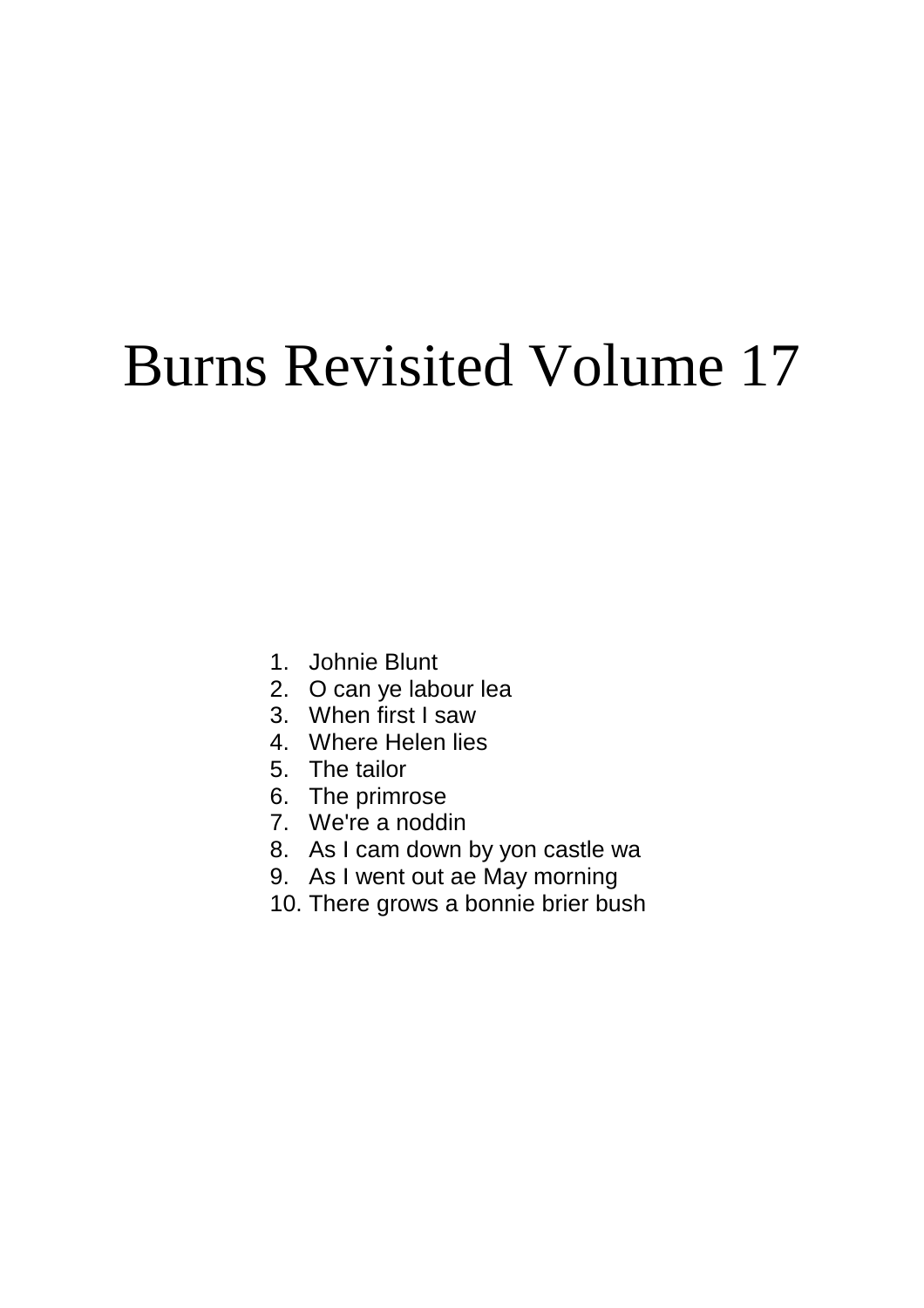# Johnie Blunt



# **Verse 2**

They made a paction 'tween them twa The made it firm and sure O Whae'er sud speak the foremost word Should rise and bar the door O Three travellers that had tint their gate As thro' the hills they foor O They airted by the line o' light Fu' straught to Johnie Blunt's door O

# **Verse 3**

They haurl'd auld Luckie out o' her bed And laid her on the floor O But never a word auld Luckie was say For barrin o' the door O Ye've eaten my bread ye hae druken my ale And ye'll mak my auld wife a whore O Aha Johnie Blunt ye hae spoke the first word Get up and bar the door O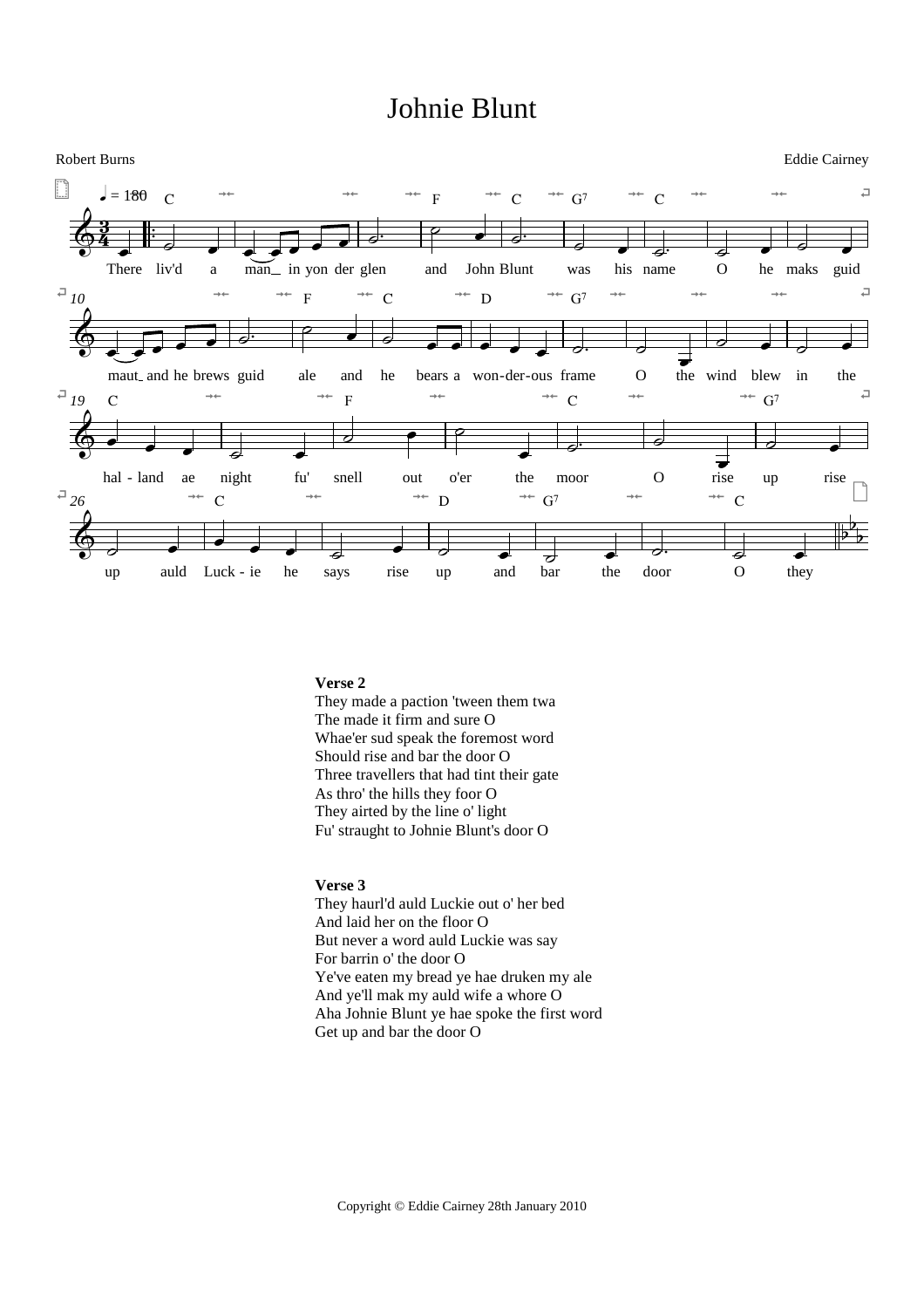# O can ye labour lea



# **Verse 2**

O clappin's guid in Febarwar An' kissin's sweet in May But what signifies a young man's love An't dinna last for aye

# **Chorus**

**Verse 3** O kissin is the key o' love And clappin' is the lock An' makin' o' the best thing yet That e'er a young thing got

# **Chorus**

Copyright © Eddie Cairney 28th January 2010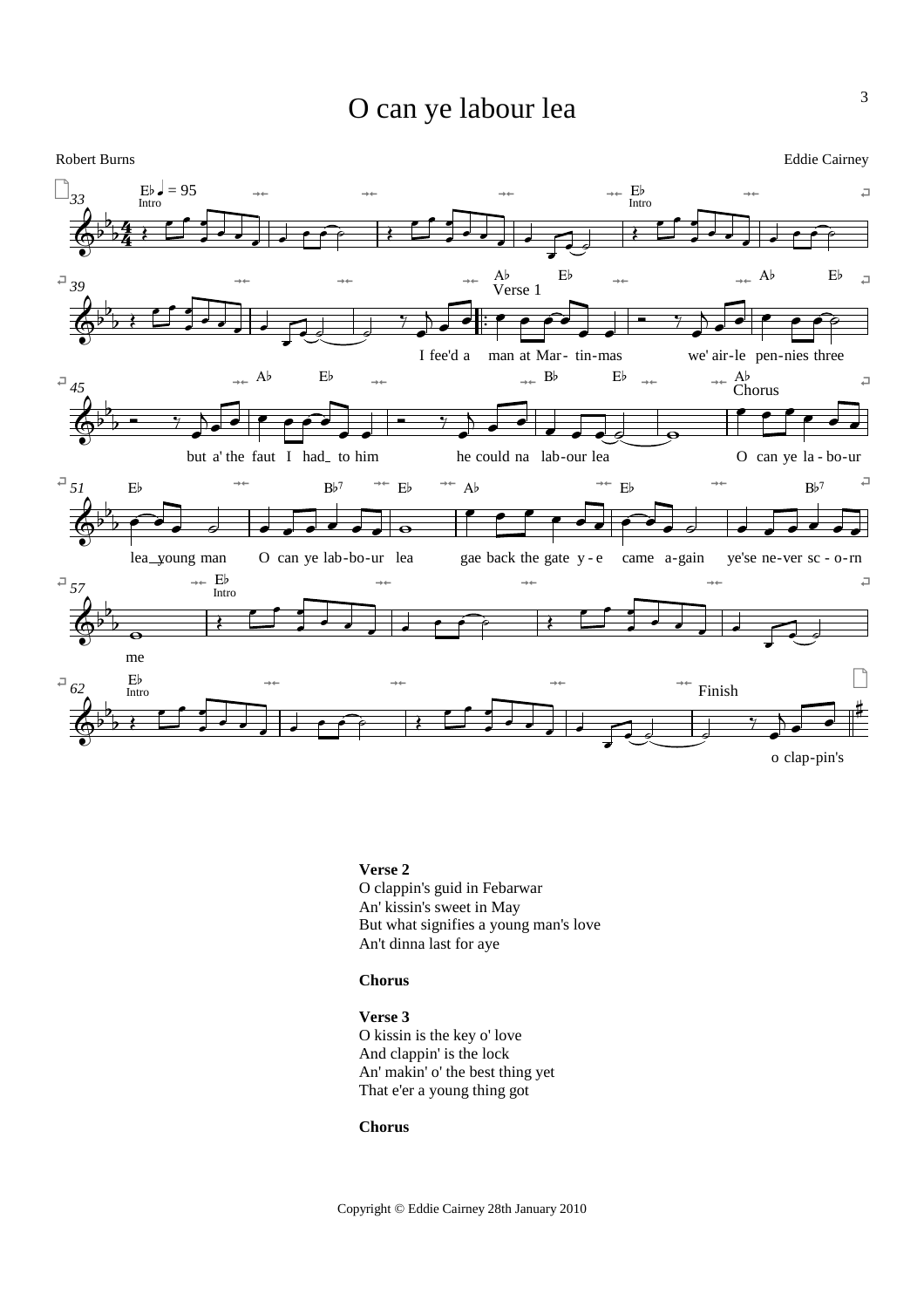# When first I saw



# **Verse 2**

Had I Dundas's whole estate Or Hopetoun's wealth to shine in Did warlike laurels crown my brow Or humbler bays entwining I'd lay them a' at Jeanie's feet Could i but hope to move her And prouder than a belted knight I'd be my Jeanie's lover

### **Chorus**

#### **Verse 3**

But sair I fear some happier swain Has gain'd sweet Jeanie's favour If so my every bliss be hers Though I maun never have her But gang she east or gang she west Twixt Forth and Tweed all over While men have eyes or ears or taste She'll always find a lover

# **Chorus**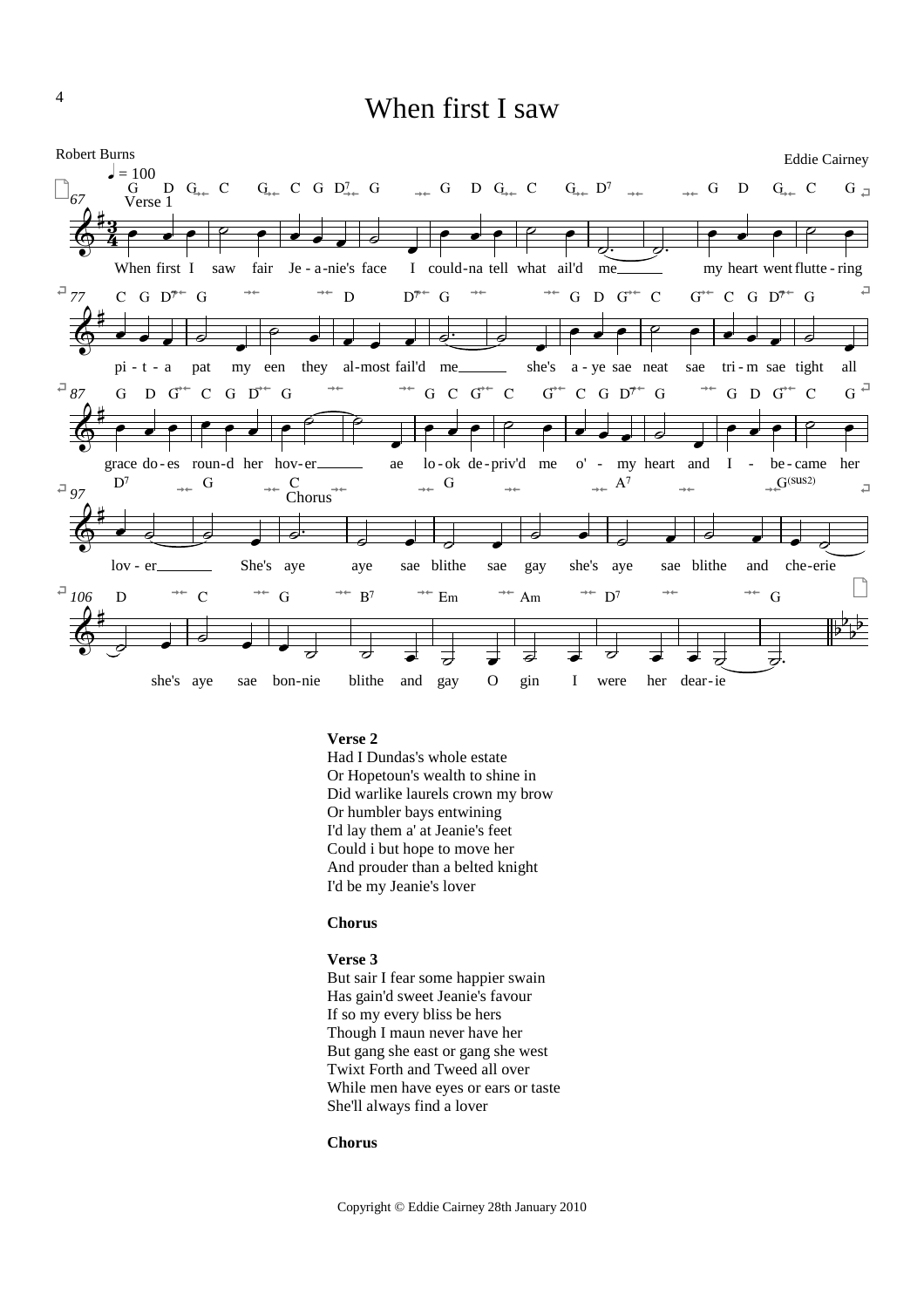# Where Helen lies



# **Verse 3**

O think na ye but my heart was sair My love fell down and spake nae mair There did she swoon wi' meikle care On fair Kirkconnel lee

# **Verse 4**

I lighted down my sword did draw I cutted him in pieces sma' I cutted him in pieces sma' On fair Kirkconnel lee

### **Refrain 2**

O Helen chaste thou wert modest If I were with thee I were blest Where thou lies low and takes thy rest On fair Kirkconnel lee

# **Verse 5**

I wish my grave was growing green A winding sheet put o'er my een And I in Helen's arms lying On fair Kirkconnel lee

# **Verse 6**

I wish I were where Helen lies Night and day on me she cries O that I were where Helen lies In fair Kirkconnel lee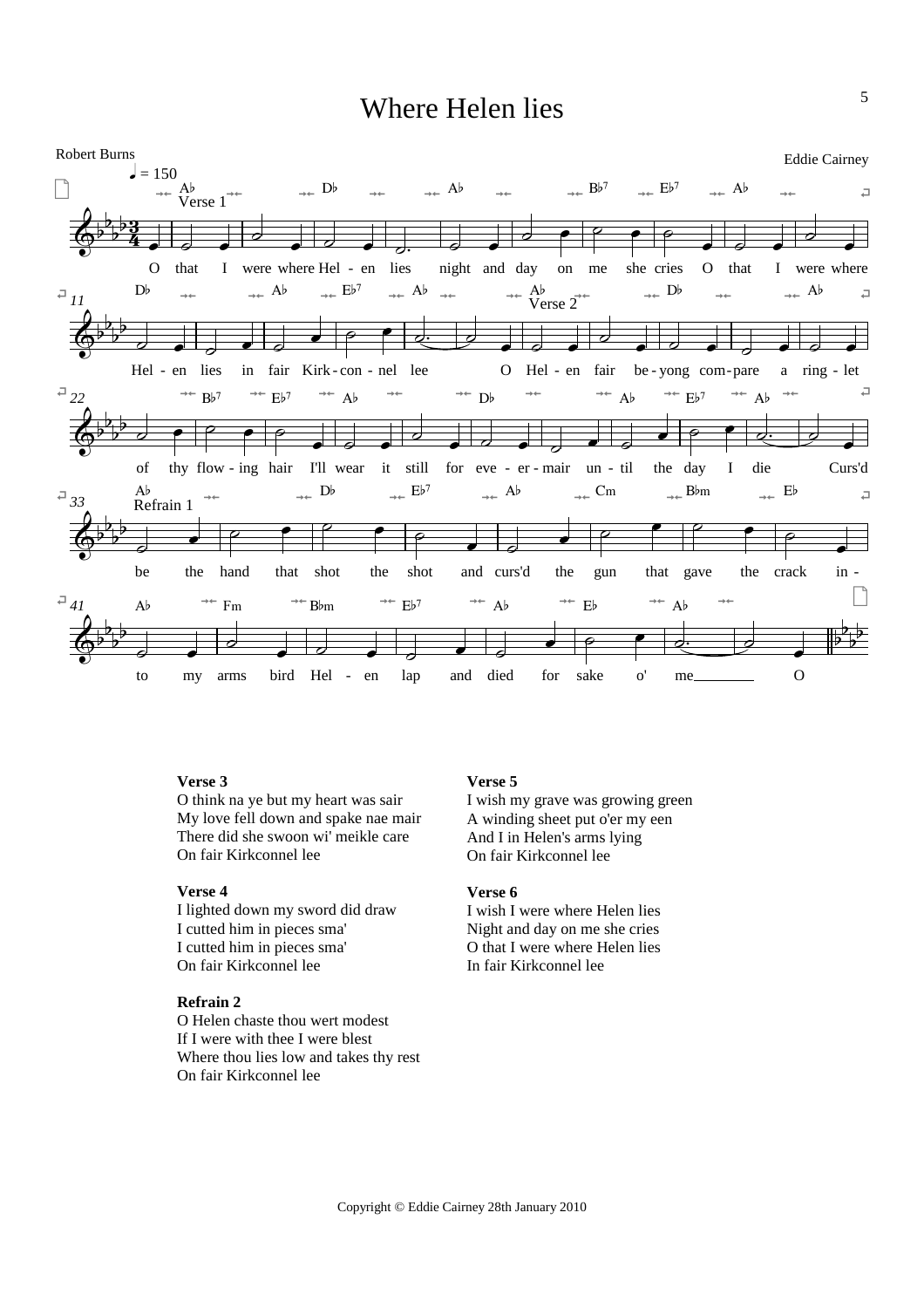# The Tailor



# **Verse 2**

The tailor rase and sheuk his duds The flaes they flew awa' in cluds And them that stay'd gat fearfu' thuds the tailor prov'd a man O

# **Chorus 2**

For now it was the gloamin The gloamin the gloamin For now it was the gloamin When a' the rest are gaun O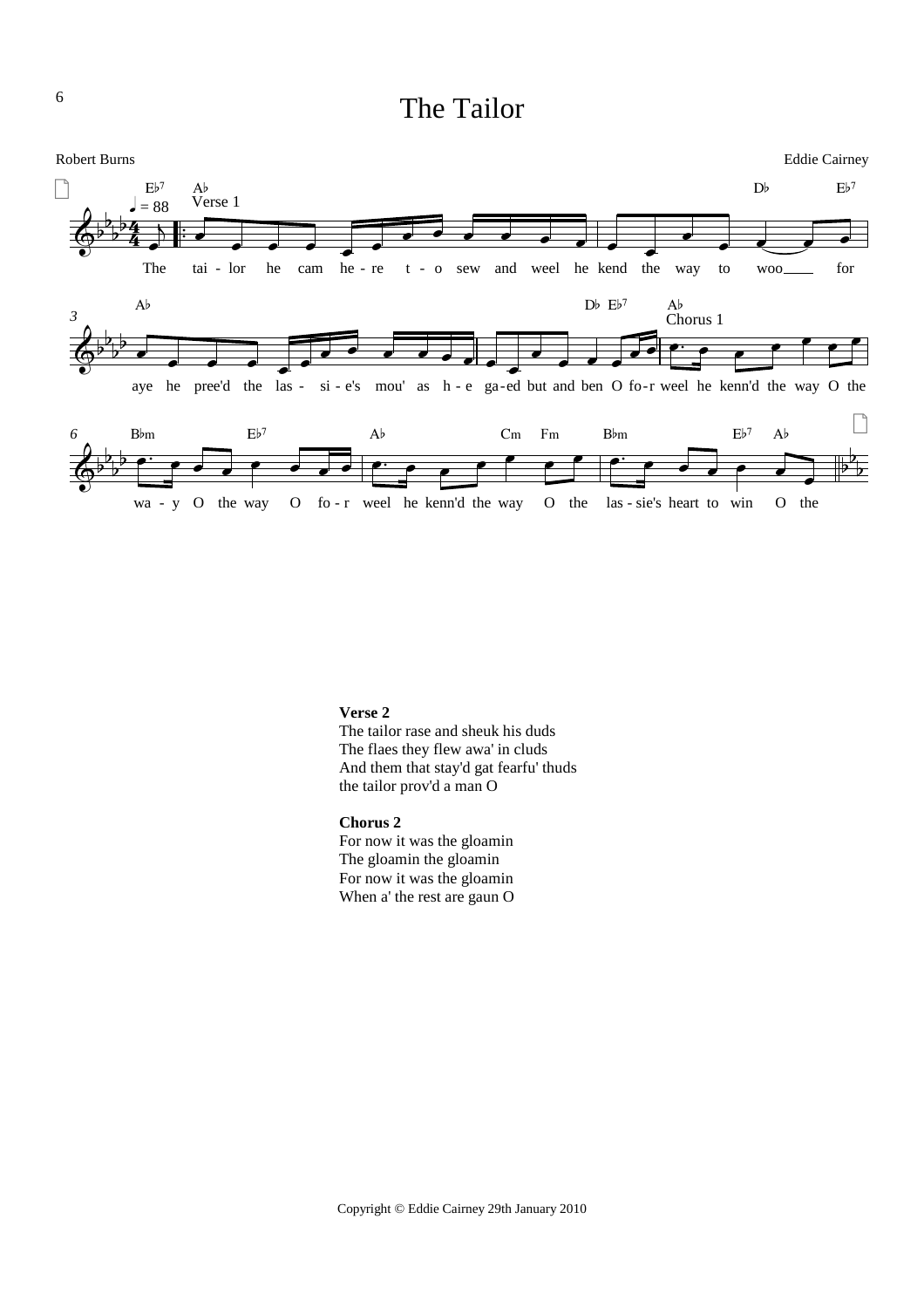# The Primrose

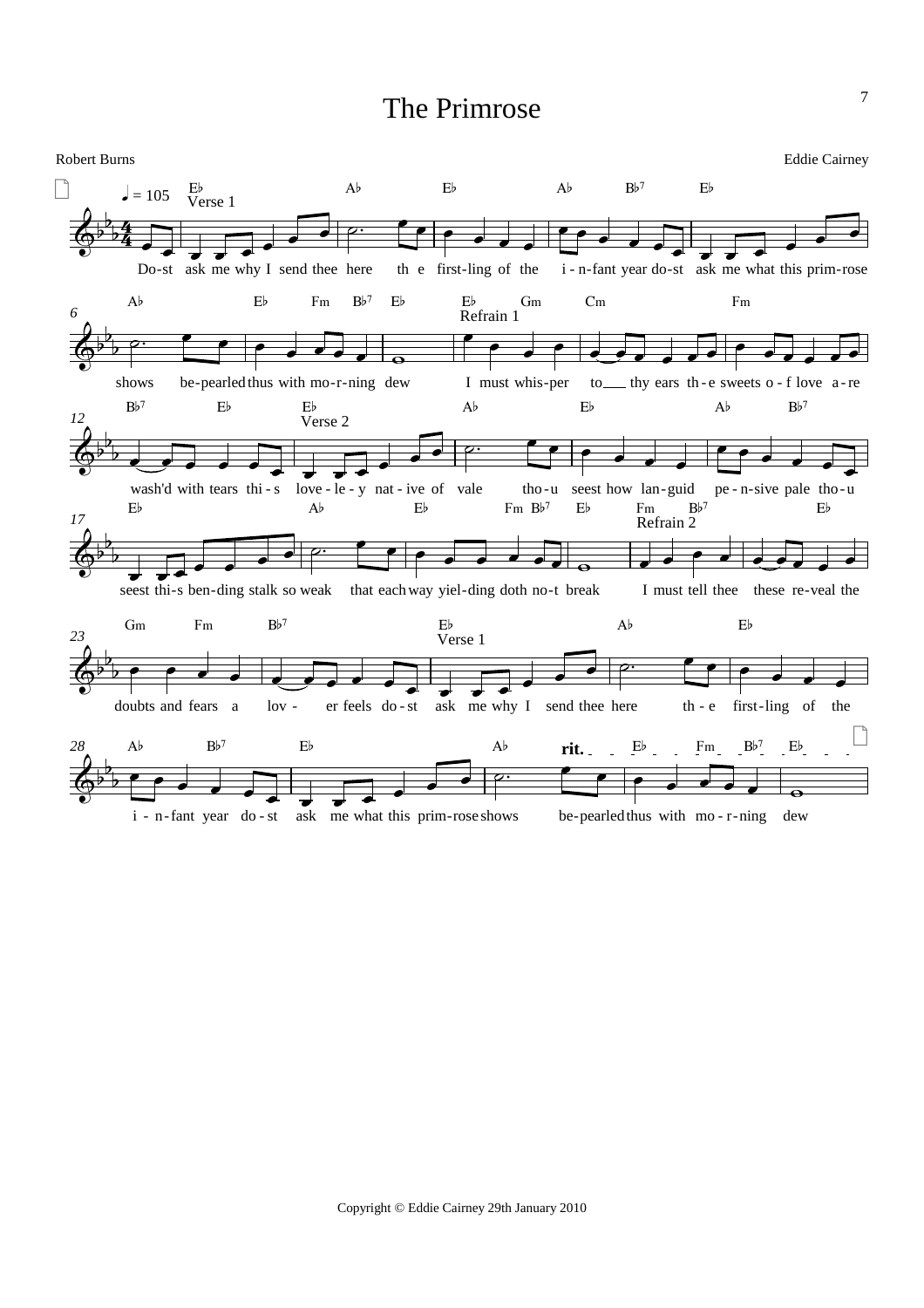# We're A' Noddin



**Verse 2** Kate sits I the neuk Suppin hen broo Deil tak' Kate An she be na noddin' to

#### **Chorus**

**Verse 3** How's a' wi' you kimmer And how do you fare A mint o' the best o't And twa pints mair

#### **Chorus**

**Verse 4** How's a' wi' you kimmer And how do ye thrive How monie bairns hae ye Quo' kimmer I hae five

#### **Chorus**

#### **Verse 5**

Are they a' Johnie's Eh eweel no Twa o' them were gotten When Johnie was awa

#### **Chorus**

**Verse 6** Cats like milk And dogs like broo Lads like lasses weel And lasses lads too

#### **Chorus**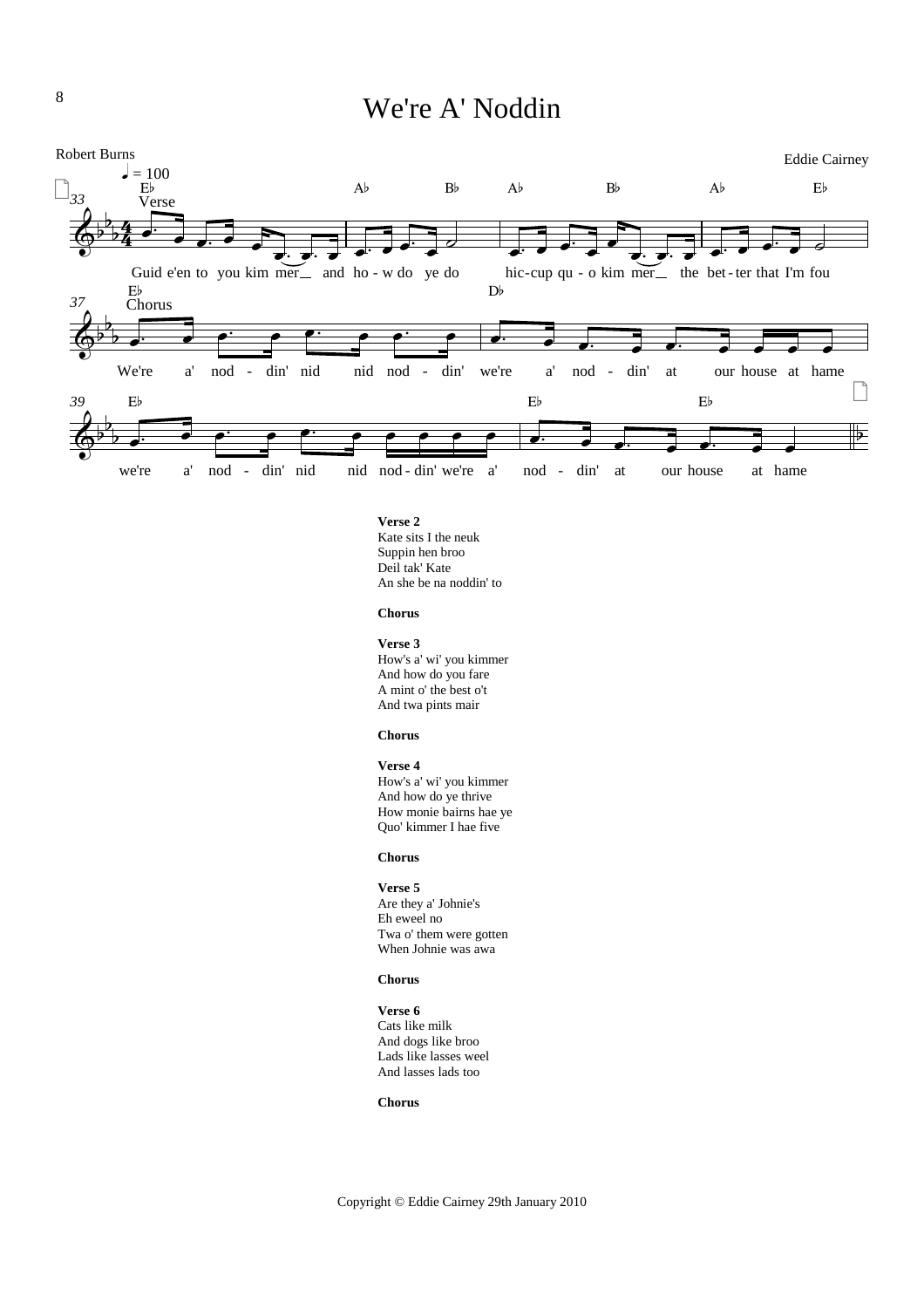# As I cam down by yon castle wa'



### **Verse 2**

A bonnie bonnie lassie she was As ever mine eyes did see O five hundred pounds would I give For to have such a pretty bride as thee

# **Verse 3**

To have such a pretty bride as me Young man ye are sairly mista'en Tho' ye were king o' fair Scotland I wad disdain to be your queen

# **Refrain**

**Verse 4**

I trust to climb a far higher tree And herry a far richer nest Tak this advice o' me bonnie lass Humility wad set thee best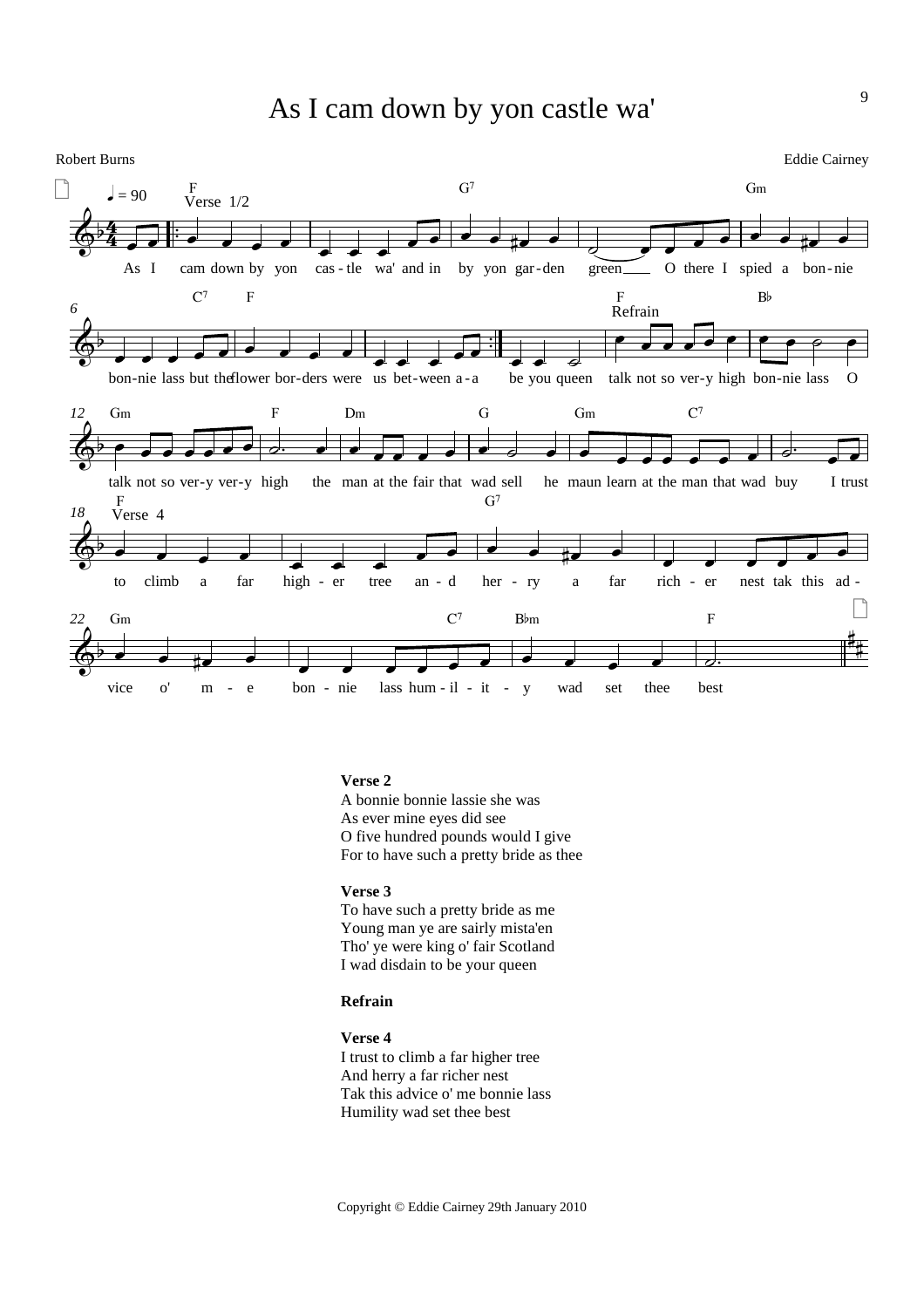

10



# **Verse 2**

O but she was a weel-far'd maid The boniest lass that's under the sun I spier'd gin she could fancy me But her answer was 'I am too young'

# **Chorus**

### **Verse 3**

But amang yon birks and hawthorns green Where roses blaw and woodbines hing O there I learn'd my bonie lass That she was not a single hour too young

### **Chorus**

#### **Verse 4**

The lassie blushed the lassie sigh'd And the tear stood twinklin in her e'e 'O kind Sir since ye hae done me this wrang It's pray when will ye marry me'

#### **Chorus**

# **Verse 5**

'It's of that day tak ye nae heed For that's a day ye ne'er shall see For ought that passed between us twa Ye had your share as weel as me'

# **Chorus**

# **Verse 6**

She wrang her hands she tore her hair She cried out most bitterlie 'O what will I say to my mammie When I gae hame wi' a fause storie'

# **Chorus**

### **Verse 7**

'O as ye maut so maun ye brew And as ye brew so maun ye tun But come to my arms my ae bonie lass For ye never shall rue what ye now hae done'

# **Chorus**